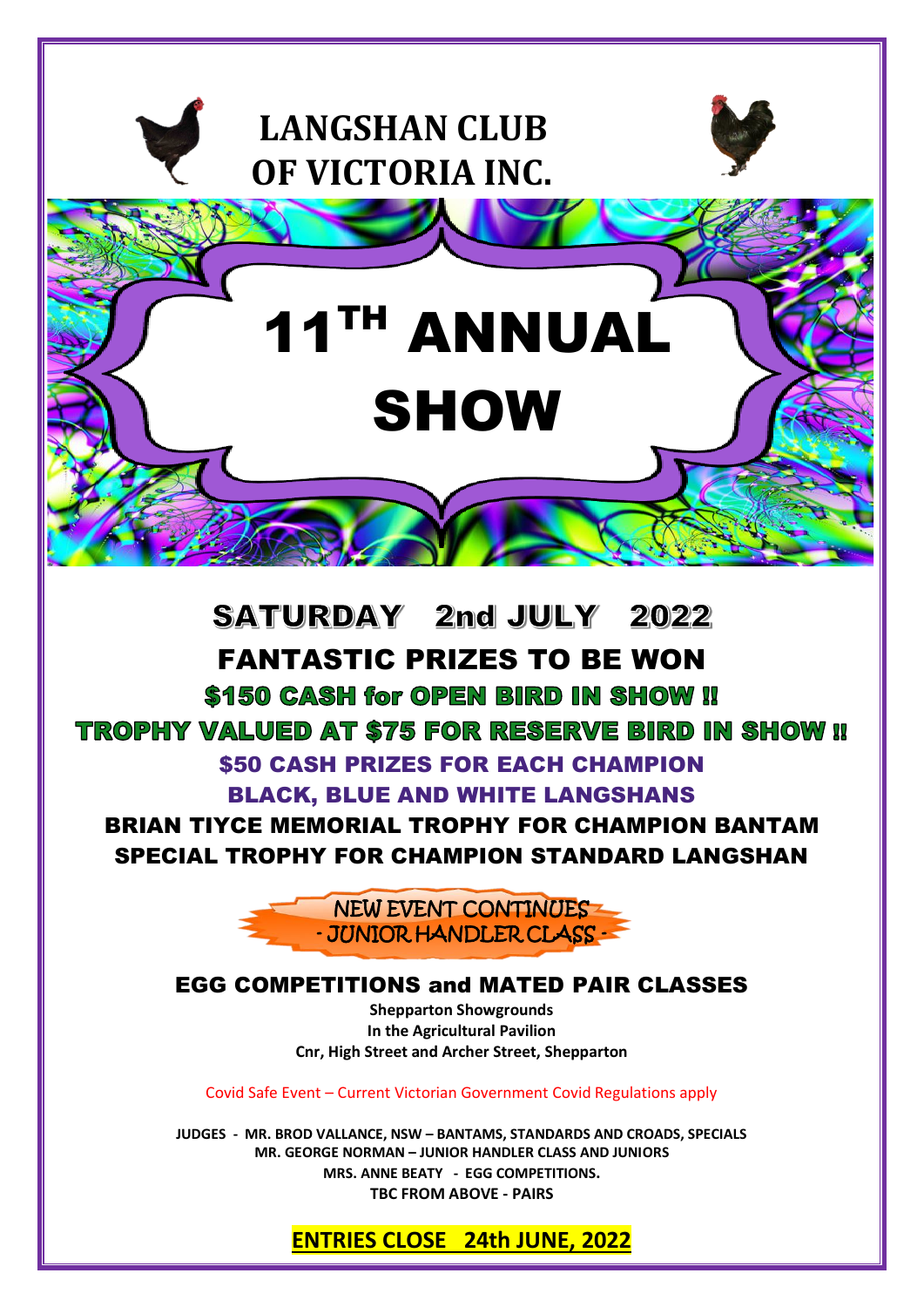# ENTRY DETAILS

ALL POULTRY COMPETITIONS - **Use V.P.F.A. Standard Schedule (available on PSBEV website For Exhibition Pairs - Use attached Schedule of class numbers.**

 **Send entries to Show Secretary - Nick Fenaughty: 52 Elsie Jones Dr**

 **Mooroopna, Vic, 3629**

 **Email** fenaughtylives@hotmail.com  **Ph. 0400 229 025**

ALL EGG COMPETITION**, - Use attached Schedule of class numbers. Send entries to – Nick Fenaughty: 52 Elsie Jones Dr Mooroopna, Vic, 3629 Email** fenaughtylives@hotmail.com

 **Ph. 0400 229 025**

## *FOR JUNIOR HANDLER CLASSES SEE SEPARATE SECTION*

|             | <b>ENTRY FEES</b> |
|-------------|-------------------|
| <b>bird</b> |                   |

**Open Classes** \$3.00 per  **Junior Classes \$2.00 per bird Put "J" in front of Class Number. Junior Handler Class** *-* FREE ENTRY **Plate of Egg Classes** \$3.00  **Decorated & Painted Egg Classes \$1.00 per decorated egg.** 

Cheques and Money Orders make payable to: Langshan Club of Victoria. Or pay by Direct Debit to Langshan Club of Victoria. BSB 633 108 Account No. 144012564. Please put the date of payment on bottom of entry form. No credit card facilities available.

All entry fees **must be paid prior to the show and accompany your entries**.

# NO ENTRY FEES WILL BE ACCEPTED ON THE DAY OF THE SHOW. NO LATE ENTRIES WILL BE ACCEPTED

 **JUDGING TO COMMENCE AT 9.15 SHARP. ALL BIRDS MUST BE PENNED BY 9.00AM. JUDGING OF EGG COMPETITIONS - 10.00AM Club Membership - Adult \$15**

- **Family \$20 (2 Adults & 2 children)**
- **Junior \$10**

I

Breakfast –from 7.30am and Lunch will be available at a reasonable cost.

**FUNDRAISING AUCTION –** *in 2022 we will have a trio of Bantam Black Australian Langshans up for silent auction on show day. The fowls will be present on the day and must be collected on the day. We thank M&K Holmes, Robin Hogan and K&N Fenaughty for kindly donating a bird each for this. All proceeds will go directly to the Langshan Club Of Victoria.*

OFFICE BEARERS: **PATRONS GEORGE NORMAN, MICHAEL GROUNDS LIFE MEMBER, DEB SIGMUND** President: Tony Mann. Vice Presidents: Graham Sargeant, Michael Jones. Secretary: Nick Fenaughty 0400 229 025 Show Manager: Mark Lee Treasurer: Ruth Bowers Committee Members: Tony Milton, Paul Aburrow, Elizabeth Montgomerie, Kevin Collins, Renee Carpenter. Langshan Club of Victoria Inc. Incorporation No. A0056597C. Facebook Langshan Club of Victoria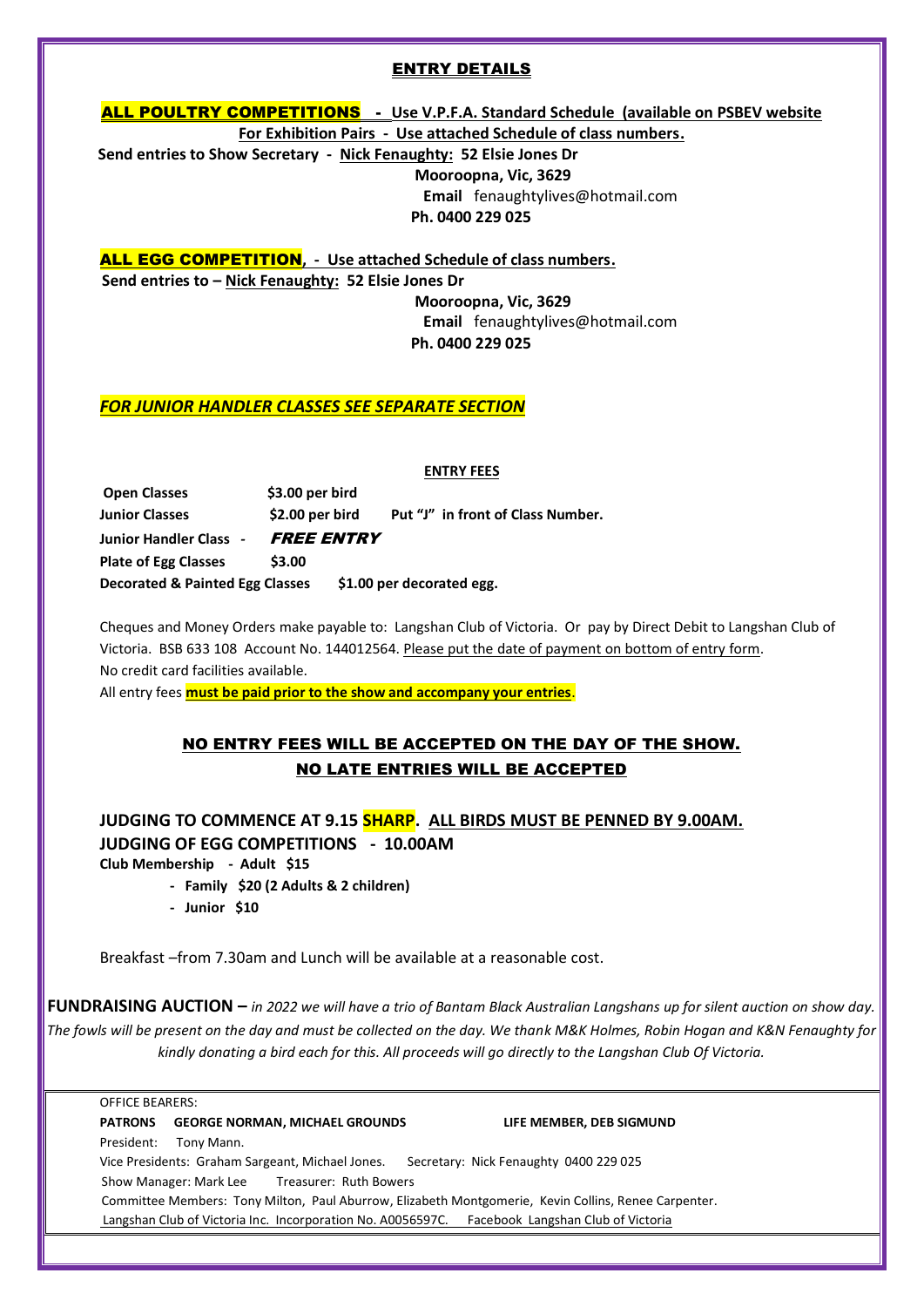#### **GENERAL INSTRUCTIONS**

**1. Penning on Friday** Anyone wishing to **pen birds on Friday night may do so between the hours of 3pm and 5.00pm**. If you wish to avail yourself of these penning hours please indicate on entry forms.

 **PLEASE NOTE - no pen numbers will be given out after 4.30pm on Friday so get there early enough to pen your birds.**

#### **2 Accommodation available at Shepparton:** Overlander Motel, 97 Benalla Road Shepparton. Phone 03 58215622.

**3**. Exhibitors & judges from all clubs are welcome to attend a dinner on Friday night, 1st July. Please call Michael Holmes on 0428 274273 (m) so he can arrange booking at The Overlander Hotel so we are all together on one table.

### **4. . NO DRINKERS OR FEEDERS WILL BE SUPPLIED - PLEASE BRING YOUR OWN.**

#### *This show is held in conjunction with the following clubs. The Secretaries are:-*

 **Wyandotte Club of Victoria-**Ms Erika Nash, 3790 Great Ocean Rd Johanna 3238. 0425 808371 **Vic Australorp Club-** Darren Macfarlane, 59 Scenic Drive Warragul Vic 3820. 0437 976 399  **VP&K-**Mr Neil Penny, 2 Maggies Lane Ruffy 3665 0427 505291 or Michael Holmes

 **Leghorn Club –** Michael Holmes 0428 274273

 **Pekin Bantam Club-** Mr. John Suters, PO Box 83 Heywood 3304 or Steve Parker [southwestgenetics@gmail.com](mailto:southwestgenetics@gmail.com) **Orpington Club -** Mr Trevor Dent, 0418 838660

 **Rhode Island Red Club –** Tony Milton**. [tmilton@bigpond.net.au](mailto:tmilton@bigpond.net.au)**

# 11TH ANNUAL SHOW TROPHY LIST

*The trophies rosettes and sashes are of a high standard.*

 $\overline{\phantom{a}}$ 

 *Best Bird In Show Reserve Bird In Show* **Best Standard Australian Langshan In Show**  *Brian Tiyce Memorial - Best Bantam Australian Langshan In Show Reserve Bantam Australian Langshan Best Standard Croad In Show Reserve Standard Croad In Show Best Bantam Croad In Show Reserve Bantam Croad In Show Noeleen Battley Memorial – Best Blue Australian Langshan Bantam female Best Blue Langshan In Show*<br>Best White Langshan In Show **Reserve Blue Langshan In Show**<br>Reserve White Langshan In Show *Best Black Standard Aust. Langshan Best Blue Standard Aust. Langshan Reserve Best standard blue Best White Standard Aust. Langshan Reserve Best standard white Best Black Bantam Aust. Langshan Best Blue Bantam Aust. Langshan Reserve Best blue Bantam Best White Bantam Aust. Langshan Best white Bantam**Reserve Best white Bantam Best Black Standard Croad Reserve Best standard black Croad Best Pair of Exhibition Females Best Mated Pair (Please note: Mated Pair classes the two birds will be penned together.)*

**Trophies & Sash for Sashes minimum for every Reserve**

**Reserve Black Langshan In Show** *Reserve White Langshan In Show Reserve Best standard black Reserve Best standard A.O.C. Croad* 

#### *JUNIOR SECTION*

**\****Winners of every class in Junior Section will receive a ribbon*.**\* JUNIOR BIRD IN SHOW** - **MICHAEL & KATHY HOLMES PERPETUAL TROPHY RESERVE JUNIOR BIRD IN SHOW** – Trophy & Rosette *Best Jnr. Black Langshan – Trophy & Sash Best Jnr.Blue Langshan - Trophy & Sash Best Jnr.White* Langshan - Trophy & Sash

### **EGG COMPETITION**

| Champion Plate of Eggs                        | - Trophy & Sash |   |
|-----------------------------------------------|-----------------|---|
| <b>Best Decorated Egg</b>                     | - Trophy & Sash | - |
| <b>Best Painted Egg</b>                       | - Trophy & Sash |   |
| Best Junior painted or decorated Egg - Trophy |                 |   |

Best Jnr. Mated Pair - Trophy & Sash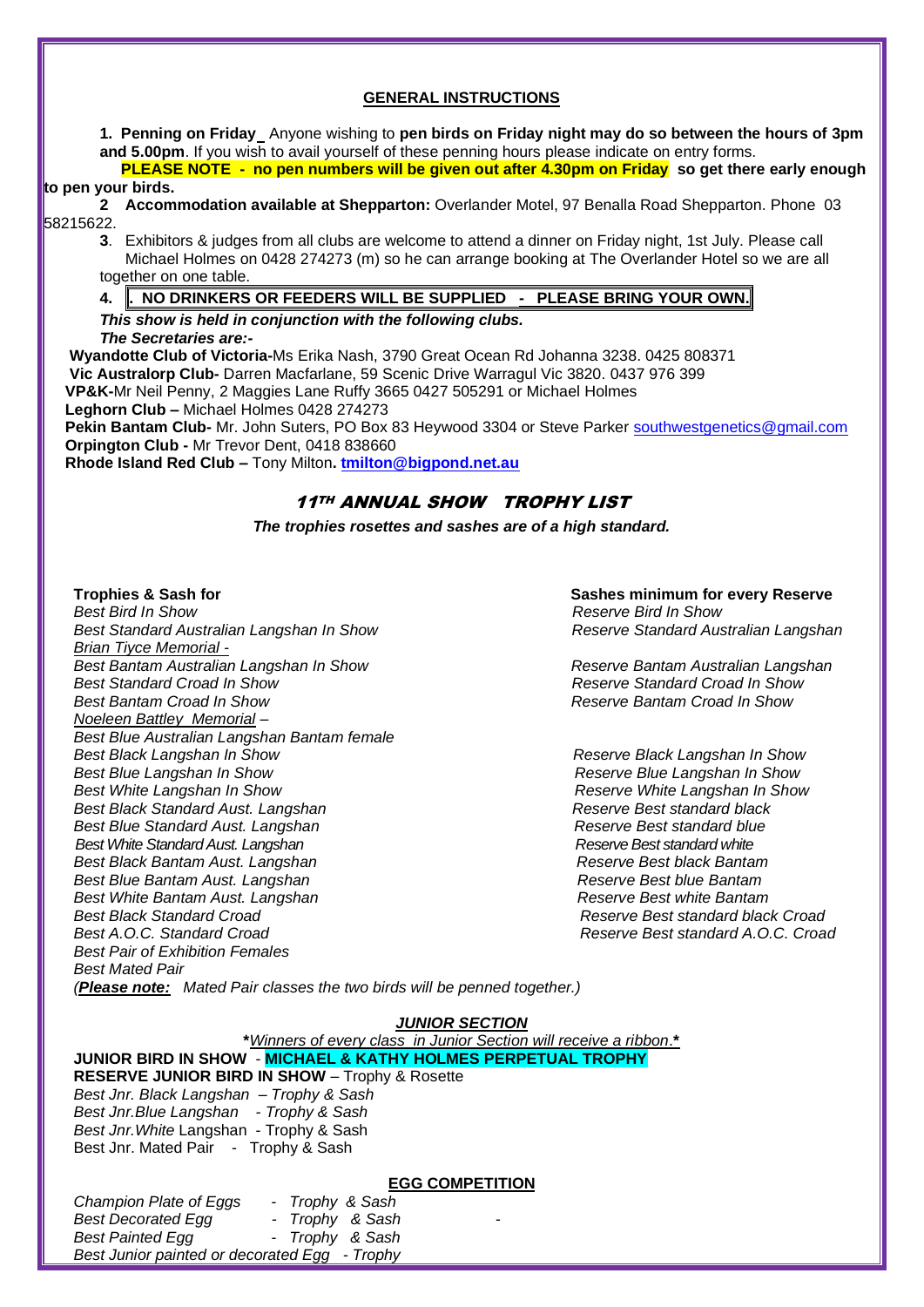# **SPONSORS**

## **Thank you to the following generous sponsors and donors for their support**

 $\overline{\phantom{a}}$ **Daniel Lawton Conserverse Conserverse Conserverse Conserverse Conserverse Conserverse Conserverse Conserverse Conserverse Conserverse Conserverse Conserverse Conserverse Conserverse Conserverse Conserverse Conserverse Con Michael Jones Maryanne Finemore Sonya Ford Laucke Mills Feeds Elizabeth Montgomerie Brett Batcheldor Louise Crosby** 

**Michael and Kathy Holmes**<br>**Silkies Rose Farm** Allfarm Animal products<br>Megg Miller - Australasian Poultry Magazine Leigh M  **Megg Miller - Australasian Poultry Magazine Leigh Mannix Tony Mann Bowers Family Benalla Trophy Shop Deb & Lou Sigmund Renee Carpenter Murray Francis - Paint & More Welshpool<br>
Neville Chiselett Carpenter C&L Daley Renalla Trophy Shop C&L Daley Benalla Trophy Shop** 

# **SHOW REGULATIONS AND CONDITIONS OF ENTRY**

1. This show is conducted according to the rules and conditions of the Langshan Club of Victoria Inc.

2. All birds must be the *bona fide* property of the exhibitor.

3. The committee reserves the right to refuse, reduce or cancel any entry or exhibitor.

- 4. The judge's decision will be accepted as final.
- 5. The decision of the committee or any duly appointed sub-committee, on all or any matter shall be accepted as final.

6 . If, in the opinion of the executive, any bird is unfit to remain in the show, it is to be removed and isolated immediately.

- 7. No bird is to be handled or removed from its pen unless accompanied by an official.
- 8. No birds are to be fed or watered while judging is in progress.

9. Any person found guilty of annoyance by loud comments on the decision of the judge or of unseemly or insulting behaviour shall be liable to expulsion from the show and his/her exhibits will be disqualified and all prizes/monies shall be forfeited.

10. Pair of Exhibition Females and/or Mated Pair classes are not eligible for single bird awards.

11. Please be advised that all birds entered in a pair class will be penned together. It is recommended exhibitors ensure such birds have been penned together prior to the show, to prevent fighting when penned.

12. Juniors : a) **must pen their own birds**, under supervision of the penning steward.

- b) shall be between the ages of 6 and 16 years of age on the day of the show
- c) may show in either Junior or Senior sections but NOT IN BOTH
- d) those whom choose to enter the junior section will not be eligible for senior awards
- e) Juniors may show in both the Junior Handler Class and the Junior section of the show.

# **PLEASE NOTE - FOR JUNIOR HANDLER CLASS SEE SEPARATE SECTION FOR RULES AND ENTRY FORM**

13. All care will be taken, but the Langshan Club of Victoria Inc. will not be responsible for any mistakes, accidents, loss or damage arising from any cause. Exhibits are the sole responsibility of the owner(s).<br>14. The committee reserves the right to rearrange judge in the event of non attendance

The committee reserves the right to rearrange judge in the event of non attendance of the appointed judge or excessive entries.

15. The Langshan Club of Victoria Inc. is affiliated with PSBEV to which Victorian exhibitors must be members. Membership fees must be paid in advance.

16 All exhibitors must be a member of the Langshan Club of Victoria.

17. Entries must be accompanied by full entry fees and **no late entries will be accepted**. All cheques and money orders to be made payable to The Langshan Club of Victoria.

- 18 Egg Classes A Plate of  $\frac{4 \text{ Eggs}}{2}$  Plates will be supplied for the judging of this competition.
- 19. Decorated Egg Classes. There are two sections. Painted Eggs and Decorated Eggs.
	- 1. A Painted Egg must not have any item attached to the egg eg. Beads, shells, ribbons, feathers etc.
	- 2. A Decorated Egg can have items attached to the egg such as listed in No.1 above.
- 20. There will be no classes for splash/sport at this show.

 21. After unpenning **all Exhibitors are required to scrape clean their pens/cages before leaving the show.** The Club asks that you all please respect and consider your fellow exhibitors and clean your pens.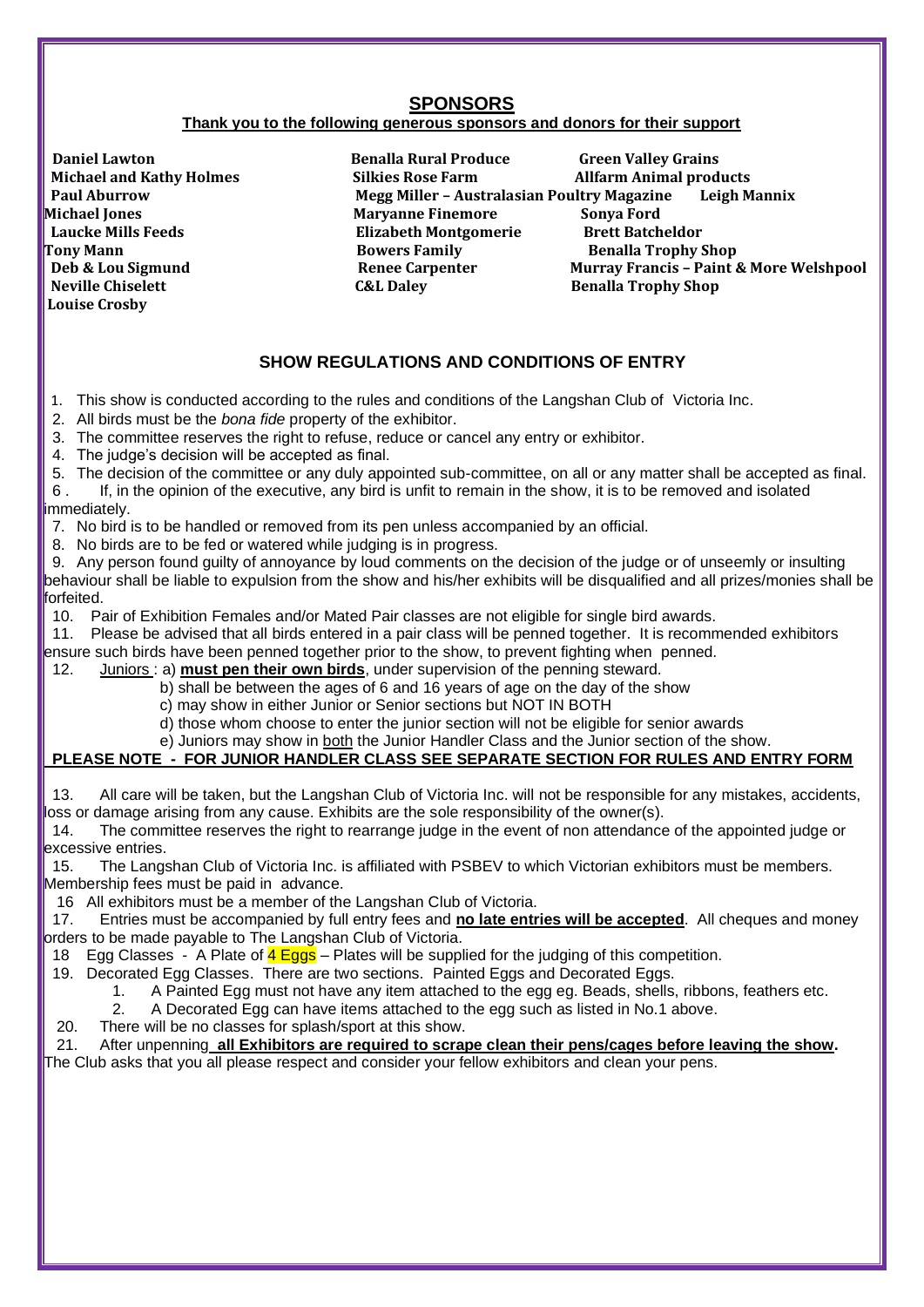|                            | <b>LANGSHAN CLUB OF VICTORIA</b>                      |                               |            |            |            |  |  |
|----------------------------|-------------------------------------------------------|-------------------------------|------------|------------|------------|--|--|
|                            | Juniors please put a "J"in front of all Class Numbers |                               |            |            |            |  |  |
|                            | <b>CLASS NUMBERS</b>                                  | - AS PER PSBEV SCHEDULE NO. 5 |            |            |            |  |  |
| <b>STANDARD</b>            |                                                       | <b>COCK</b>                   | <b>HEN</b> | <b>CKL</b> | <b>PLT</b> |  |  |
| <b>Australian Langshan</b> | <b>Black</b>                                          | 1000                          | 1001       | 1002       | 1003       |  |  |
|                            | Blue                                                  | 1004                          | 1005       | 1006       | 1007       |  |  |
|                            |                                                       |                               |            |            |            |  |  |
| White                      |                                                       | 1008                          | 1009       | 1010       | 1011       |  |  |
| <b>Croad Langshan</b>      | <b>Black</b>                                          | 1092                          | 1093       | 1094       | 1095       |  |  |
|                            | Blue                                                  | 1096                          | 1097       | 1098       | 1099       |  |  |
|                            | White                                                 | 1100                          | 1101       | 1102       | 1103       |  |  |
| <b>BANTAM</b>              |                                                       | <b>COCK</b>                   | <b>HEN</b> | <b>CKL</b> | <b>PLT</b> |  |  |
| Australian Langshan        | <b>Black</b>                                          | 3000                          | 3001       | 3002       | 3003       |  |  |
|                            | Blue                                                  | 3004                          | 3005       | 3006       | 3007       |  |  |
|                            | White                                                 | 3008                          | 3009       | 3010       | 3011       |  |  |
| <b>Croad Langshan</b>      | <b>Black</b>                                          | 3072                          | 3073       | 3074       | 3075       |  |  |
|                            | A.O.C.                                                | 3076                          | 3077       | 3078       | 3079       |  |  |

### **CLASS NUMBERS FOR PAIR OF EXHIBITION FEMALES**

| <b>STANDARDS</b>    |              | <b>CLASS NO.</b> |
|---------------------|--------------|------------------|
| Australian Langshan | <b>Black</b> | 3084             |
|                     | Blue         | 3085             |
|                     | White        | 3086             |
| Croad Langshan      | A.R.C        | 3087             |

| <b>BANTAMS</b>      |              | <b>CLASS NO.</b> |
|---------------------|--------------|------------------|
| Australian Langshan | <b>Black</b> | 3088             |
|                     | Blue         | 3089             |
|                     | White        | 3090             |
| Croad Langshan      | A.R.C.       | 3091             |

| <b>CLASS NUMBERS FOR MATED PAIRS</b> |  |
|--------------------------------------|--|
| Class No.                            |  |

| <b>STANDARDS</b>            |              | Class No. |
|-----------------------------|--------------|-----------|
| <b>Standard Aust.</b>       | <b>Black</b> | 3092      |
|                             | <b>Blue</b>  | 3093      |
|                             | White        | 3094      |
| Croad Langshan              | A.R.C.       | 3095      |
| <b>BANTAMS</b>              |              | Class NO. |
| Australian<br><b>Bantam</b> | <b>Black</b> | 3096      |
|                             | Blue         | 3097      |
|                             | White        | 3098      |
| <b>Croad</b> Langshan       | A.R.C        | 3099      |

I

#### **EGG COMPETITIONS PLATE OF 4 EGGS Entry fee \$3 Use VPFA standard entry form.**

| <b>Plate of 4</b>    | <b>WHITE</b> | <b>BROWN</b> | <b>TINTED</b> | <b>ANY OTHER COLOUR</b> | <b>ANY OTHER VARIETY</b> |
|----------------------|--------------|--------------|---------------|-------------------------|--------------------------|
| <b>STANDARD EGGS</b> | ᆫ            | ᆫᄼ           | $-$<br>◡      | E4                      | E5                       |
| <b>BANTAM EGGS</b>   | E6           | - 1          | Еŏ            | E9                      | E10                      |

# **DECORATED & PAINTED EGGS Entry fee \$1 per entry**

| $\vert$ ONE (1) PAINTED EGG |  |
|-----------------------------|--|
| ONE (1) DECORATED EGG       |  |
|                             |  |

No restrictions on number of entries in the egg competitions.

See definitions of Decorated Egg and Painted Egg in Show Regulations.

 **Juniors - Painted Egg or Decorated Egg class only. PLEASE put a "J" in front of egg class number.**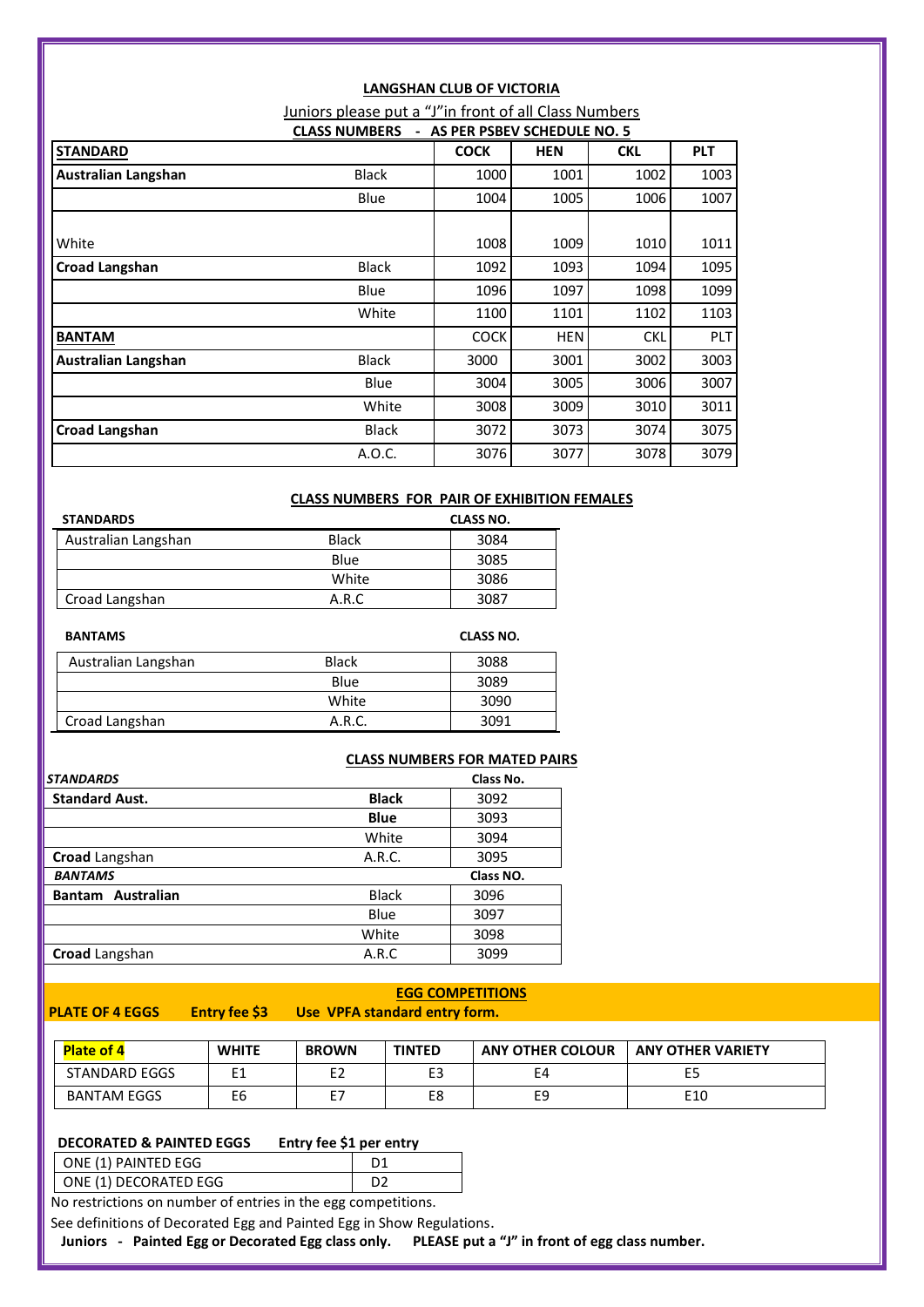|                           |         | Please complete both sides of this entry form and return to Show Secretary with correct monies.                                                                                                  |           |                          |                                                     |
|---------------------------|---------|--------------------------------------------------------------------------------------------------------------------------------------------------------------------------------------------------|-----------|--------------------------|-----------------------------------------------------|
| <b>Class No</b>           | Pen No. | NOTE; All exhibitors must be members of the Langshan Club of Victoria<br><b>Description</b>                                                                                                      | Class No. | PenNo                    | Description                                         |
|                           |         |                                                                                                                                                                                                  |           |                          |                                                     |
|                           |         |                                                                                                                                                                                                  |           |                          |                                                     |
|                           |         |                                                                                                                                                                                                  |           |                          |                                                     |
|                           |         |                                                                                                                                                                                                  |           |                          |                                                     |
|                           |         |                                                                                                                                                                                                  |           |                          |                                                     |
|                           |         |                                                                                                                                                                                                  |           |                          |                                                     |
|                           |         |                                                                                                                                                                                                  |           |                          |                                                     |
|                           |         |                                                                                                                                                                                                  |           |                          |                                                     |
|                           |         |                                                                                                                                                                                                  |           |                          |                                                     |
|                           |         |                                                                                                                                                                                                  |           |                          |                                                     |
|                           |         |                                                                                                                                                                                                  |           |                          |                                                     |
|                           |         |                                                                                                                                                                                                  |           |                          |                                                     |
|                           |         |                                                                                                                                                                                                  |           |                          |                                                     |
|                           |         |                                                                                                                                                                                                  |           |                          |                                                     |
|                           |         |                                                                                                                                                                                                  |           |                          |                                                     |
|                           |         |                                                                                                                                                                                                  |           |                          |                                                     |
|                           |         |                                                                                                                                                                                                  |           |                          |                                                     |
|                           |         |                                                                                                                                                                                                  |           |                          |                                                     |
|                           |         |                                                                                                                                                                                                  |           |                          |                                                     |
|                           |         |                                                                                                                                                                                                  |           |                          |                                                     |
|                           |         |                                                                                                                                                                                                  |           |                          |                                                     |
|                           |         |                                                                                                                                                                                                  |           |                          |                                                     |
|                           |         |                                                                                                                                                                                                  |           |                          |                                                     |
|                           |         |                                                                                                                                                                                                  |           |                          |                                                     |
|                           |         |                                                                                                                                                                                                  |           |                          |                                                     |
|                           |         |                                                                                                                                                                                                  |           |                          |                                                     |
|                           |         |                                                                                                                                                                                                  |           |                          |                                                     |
|                           |         |                                                                                                                                                                                                  |           |                          |                                                     |
|                           |         |                                                                                                                                                                                                  |           |                          |                                                     |
|                           |         |                                                                                                                                                                                                  |           |                          |                                                     |
|                           |         |                                                                                                                                                                                                  |           |                          |                                                     |
|                           |         |                                                                                                                                                                                                  |           |                          |                                                     |
|                           |         |                                                                                                                                                                                                  |           |                          |                                                     |
| <b>VPFA No. </b>          |         | or One Day Pass \$15.00                                                                                                                                                                          |           | VPFA NO or One day Pass  | $$$                                                 |
| Entries @<br>$\mathsf{S}$ |         | $\mathsf{S}$                                                                                                                                                                                     |           | Entries @                |                                                     |
| Membership                |         | \$                                                                                                                                                                                               |           | Membership               | \$                                                  |
| <b>Donation</b>           |         | \$<br>$TOTAL$ \$                                                                                                                                                                                 |           | Donation<br><b>TOTAL</b> | \$                                                  |
| Victoria Inc.             |         | I hereby certify that the birds entered by me are my bona fide<br>property and I agree to carry out and be bound by the Rules<br>and Regulations of the P.S.B.E.V. Inc. and the Langshan Club of |           |                          |                                                     |
|                           |         |                                                                                                                                                                                                  |           |                          |                                                     |
| <b>Deference Ne</b>       |         |                                                                                                                                                                                                  |           |                          | يتمامنع الممالح المعتمل يتمع الممالك الشبيل للنسياء |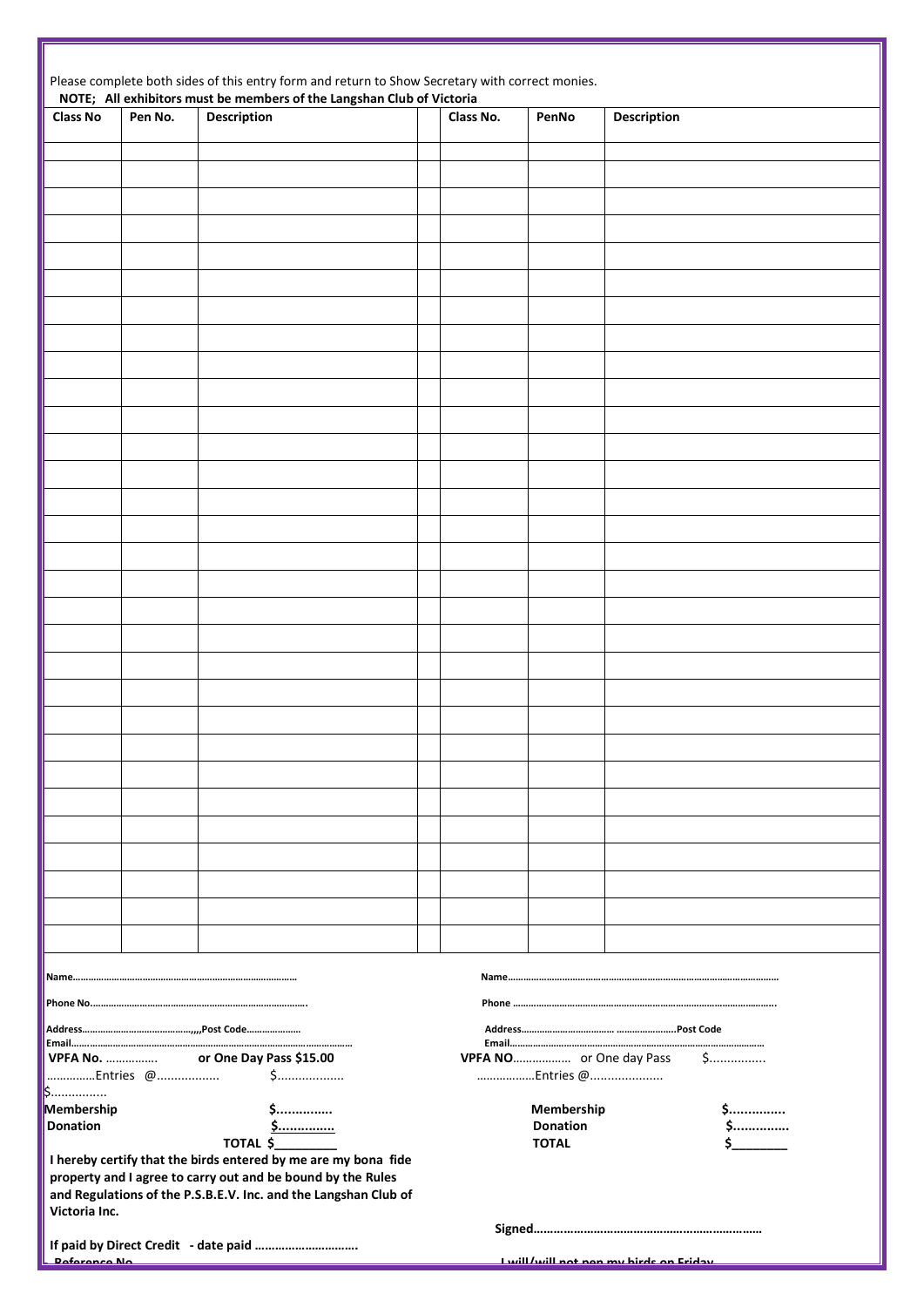# **JUNIOR HANDLER CLASS**

Promoting the junior members has and will continue to be a priority of the Langshan Club of Victoria It is these members who are the next generation of hobbyists; to protect, develop and continue the pure breeds of poultry into the future. Most clubs now have a keen group of juniors who care for their own birds and prepare them for the shows.

 The Junior Handler classes are where the young fanciers have the opportunity to show the judge their knowledge of the bird, handling skills and discuss their show preparation. The juniors are required to take their exhibits out of the pens and demonstrate their handling of their birds. A steward will assist by holding the pen door open for them. The judge will sit with the junior handler exhibitor who will be prompted to talk about their bird, how they feed it and take care of it. They may be asked questions about the breed points of Langshans, and how they prepared it for the show. Putting the child at ease and including the questions by way of conversation is a good way of obtaining the required information. It can be surprising the level of knowledge shown by some of our young fanciers.

 All of these factors are taken into account by the judge and score sheet will be kept by the steward which will remain the property of the club. The age of the child will also be a significant factor, which is why the Langshan Club of Victoria show has two age categories for the Junior Handler class.

| These are the judging guidelines: Quality of bird |                          | 20 points  |
|---------------------------------------------------|--------------------------|------------|
|                                                   | Involvement of exhibitor | 20 points  |
|                                                   | Knowledge of the breed   | 20 points  |
|                                                   | Show preparation         | 20 points  |
|                                                   | Handling                 | 20 points  |
|                                                   | <b>TOTAL</b>             | 100 points |

 **Rules and Regulations**.

I

- **One entry per junior.** Junior can enter as many Langshans in the open section of the show as well**.**
- **Non-Langshan Club of Victoria members will receive One Year Membership subscription for the Langshan Club of Victoria.**
- **Birds entered in the Junior Handler class can be entered in any other junior classes**
- **Langshans only. No other breed of poultry permitted.**
- **Neat tidy dress is required.**
- **Parents/guardians of the juniors must remain at a respectful distance from the judge and the juniors during judging.**
- **No interference by any person while the juniors are being judged will be tolerated.**
- **The judges decision is final.**
- **By following these Rules and Regulations will ensure that the junior exhibitors the experience of this new event**

 **Most importantly the Langshan Club of Victoria would like the juniors to enjoy the experience of this new event.**